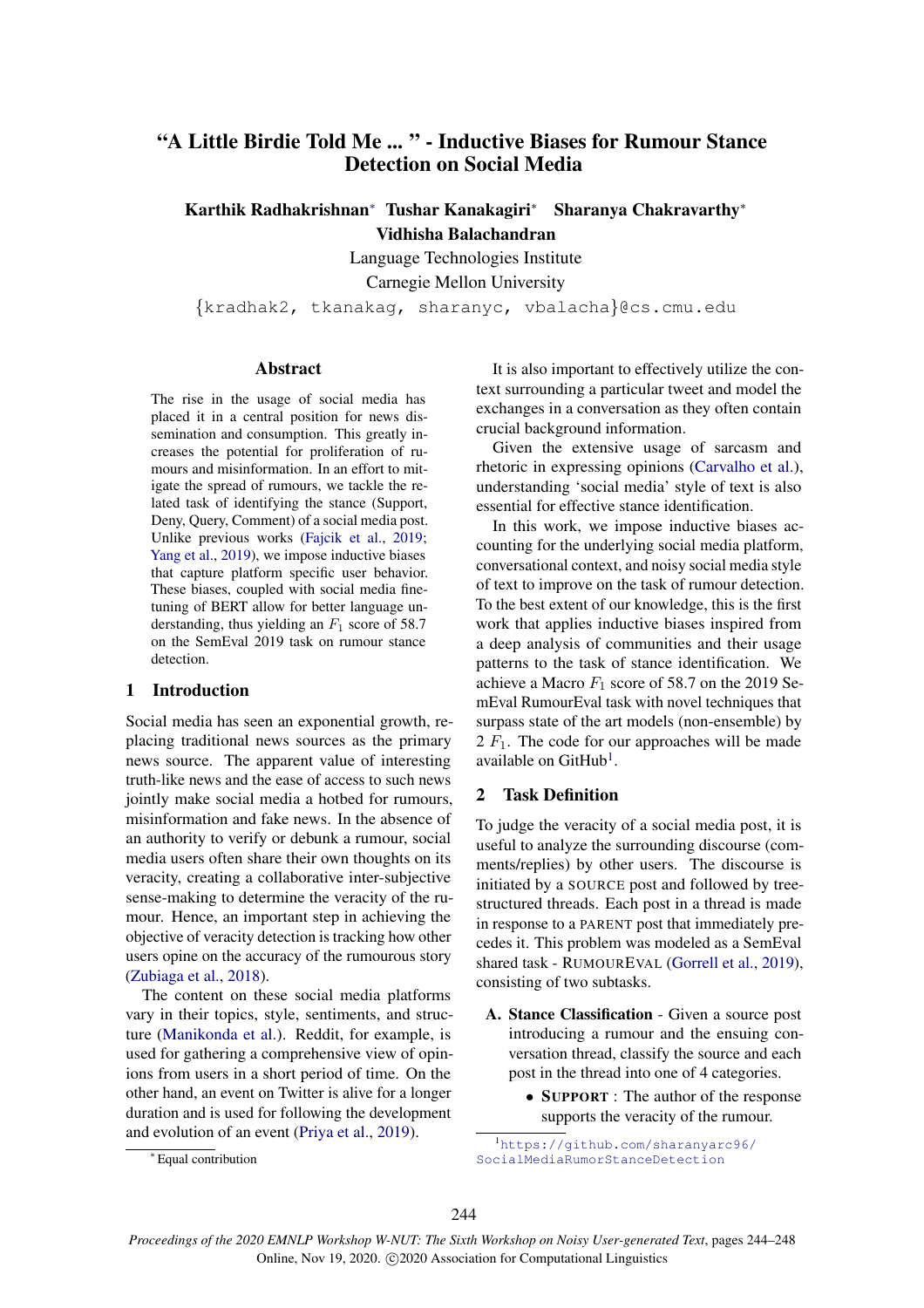- **DENY** : The author of the response denies the veracity of the rumour.
- **OUERY** : The author of the response asks for additional evidence in relation to the veracity of the rumour.
- *•* COMMENT : The author of the response makes their own comment without a clear contribution to assessing the veracity of the rumour.
- B. Veracity Prediction Classify the rumour as TRUE, UNVERIFIED, or FALSE.

In this work, we focus on the Stance Classification (highlighted in Appendix A). The heavy class imbalance (highlighted in Appendix B) coupled with the low inter-annotator agreement ( $\sim 63$  %) (Derczynski et al., 2017) makes this a challenging task.

# 3 Related Work

This section highlights prior work on the RumourEval dataset. Table 1 provides a short summary of each of the models analysed below.

| Model                            | Description                                                                         |
|----------------------------------|-------------------------------------------------------------------------------------|
| BranchLSTM<br>(Kochkina et al.,  | LSTM-based<br>stance<br>prediction using tweet                                      |
| 2017)                            | <b>branches</b>                                                                     |
| BLCU (Yang et al.,<br>2019)      | Inference-chain based<br>GPT with word and tweet<br>features                        |
| BUT-FIT (Fajcik<br>et al., 2019) | <b>BERT</b> ensemble for stance<br>classification, without<br>hand-crafted features |
| EventAI (Li et al.,<br>2019)     | Ensemble of ML and Rule-<br>based models with exten-<br>sive feature engineering    |

#### 3.1 Feature Engineering

EventAI, BranchLSTM and BLCU employed extensive feature engineering as described below.

*•* Lexicon Based: BranchLSTM utilized the count of negation words and swear words. BLCU made more extensive use of lexicons and looked for the presence of positive and negative words, swear words, query words and different classes of verbs.

- *•* Relation To Other Posts: BranchLSTM and EventAI used cosine similarity between source and target embeddings. BLCU used the depth of the post in the thread.
- *•* Content Based: BLCU checked for the presence of punctuations, hashtags, URLs and "RT". EventAI used similar features along with mentions of special accounts and hashtags (@cnn, #fakenews etc).
- *•* Tweet Role: BranchLSTM and EventAI had features indicating whether the tweet was a source or a reply.
- *•* Tweet and User Metadata: BLCU used tweet and user features such as favorite and retweet counts, follower and friend counts etc.

#### 3.2 Pre-training

Since unsupervised pre-training for word representations has demonstrated success on a large variety of NLP tasks, the top performing models use pretrained contextual word representations. BUT-FIT uses BERT (Devlin et al., 2019), BLCU uses GPT (Radford, 2018) and CLEARumor (Baris et al., 2019) uses ELMo (Peters et al., 2018). However, since none of these models are trained on Twitter/Reddit data, fine-tuning on social media data might help capture its idiosyncrasies such as usage of emoticons, opinion-centric text as opposed to fact-centric text, shorter sentences etc.

# 3.2.1 Intra-thread context

BranchLSTM and EventAI used similarity of the target post with other parts of the thread as features. Additionally, BranchLSTM treated a conversation thread as a set of linear branches. They defined a branch as a chain of tweets that included a leaf post and all its parents all the way to the source post.

BLCU utilized the entire conversation thread by concatenating it with the target post.

BUT-FIT made the assumption that the stance of the target post depends only on itself, the source post, and the previous post in the thread.

# 4 System Description

Our system (Figure 1) utilizes the content from the SOURCE and PARENT tweets as additional context following previous work (Fajcik et al.,2019;Yang et al.,2019) which noted that the above two tweets mostly contain sufficient information to classify a TARGET tweet correctly. In this work, we leverage various inductive biases and propose late fusion in *§*4.1, social media fine-tuning to better leverage BERT in *§*4.2, discrimination between social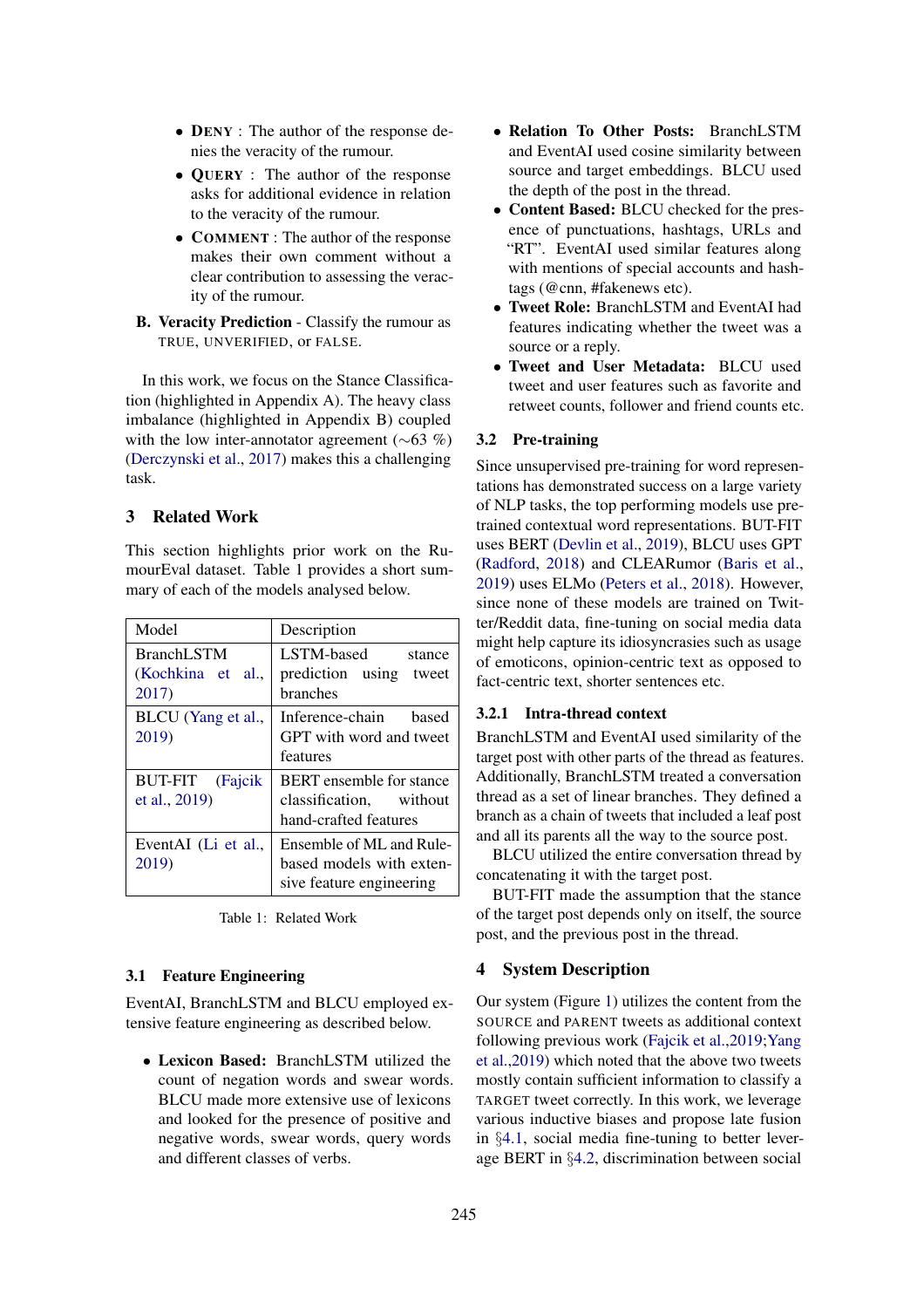media platforms in *§*4.3, domain-specific features over generic textual features in *§*4.4, and transition priors to better capture conversation dynamics in *§*4.5.



Figure 1: Model Architecture showcasing Late Fusion of SOURCE + TARGET and PARENT + TARGET representations along with additional features. BERT Input is of the form - [CLS] CONTEXT [SEP] TARGET. SOURCE is the post initiating the conversation. The TARGET post is made in response to the PARENT.

# 4.1 Late Fusion

We attend over the SOURCE and PARENT tweets separately followed by a late fusion of their [CLS] representations. This architecture allows for the TARGET tweets to independently attend over the SOURCE and the PARENT tweet, ensuring the capture of complementary information. This avoids the dilution of context that occurs through the combination of SOURCE and PARENT as context.

#### 4.2 Understanding conversational constructs

One pattern of errors exhibited by the previous models is due to their lack of ability to understand the 'social media' style of text. Common conversational constructs like sarcasm / rhetoric (usually intended to attack / refute someone as opposed to being a genuine question seeking more information) were wrongly labelled as QUERY due to the text containing symbols like "?" or interrogative words.

To combat this, we use Conversational BERT  $^2$ which is trained on social media and dialogue data. We further fine-tune this model on tweets from the RumourEval dataset and the larger PHEME dataset to incorporate additional background knowledge about rumourous tweets.

### 4.3 Domain Separation

Our rumours originate from two different social media domains - Twitter and Reddit. Though all prior work has trained models on a combination of data from both sources, we argue for domain separation owing to the fundamental differences in the type of content and interactions on these platforms.

Twitter rumours are concerned with breaking news (Charlie Hebdo shooting, Ferguson unrest) while Reddit rumours are around long-standing conspiracy theories (Flat earth, benefits of Nicotine etc). Reddit discussion threads are shorter and converge sooner i.e. it takes fewer replies to collect the required information. But in case of Twitter, obtaining information that resolves a rumour is a more continuous and a longer process (Priya et al., 2019).

Hence, we train separate models on the Twitter and Reddit data and later aggregate the results.

### 4.4 Additional Features

Prior work has experimented with inclusion of lexical, sentiment, and emotional features but report little to no improvement (likely because BERT already captures these features). We instead run a TF-IDF vectorizer to extract most discriminatory features for each class and use a subset along with BERT. It also worth noting that these features varied between Twitter and Reddit, further corroborating our hypothesis for domain separation.

#### 4.5 Incorporating a prior

Upon deeper analysis of our training data, we observed that social media conversations tend to follow certain patterns - a QUERY stance is less likely to follow another QUERY stance (questions are usually followed by answers) while SUPPORT stance is highly likely to follow another SUPPORT stance (users espousing the same opinion). We incorporate this inductive bias via a post-processing module where we linearly interpolate the confidence scores from our model and the prior.

# 5 Experimental Setup

We use the HuggingFace Transformers library  $3$  to fine-tune BERT*base* on the Sequence Classification task. We use the Adam optimizer (Kingma and Ba,

<sup>2</sup> docs.deeppavlov.ai/en/master/ features/models/bert.html

<sup>3</sup> https://github.com/huggingface/ transformers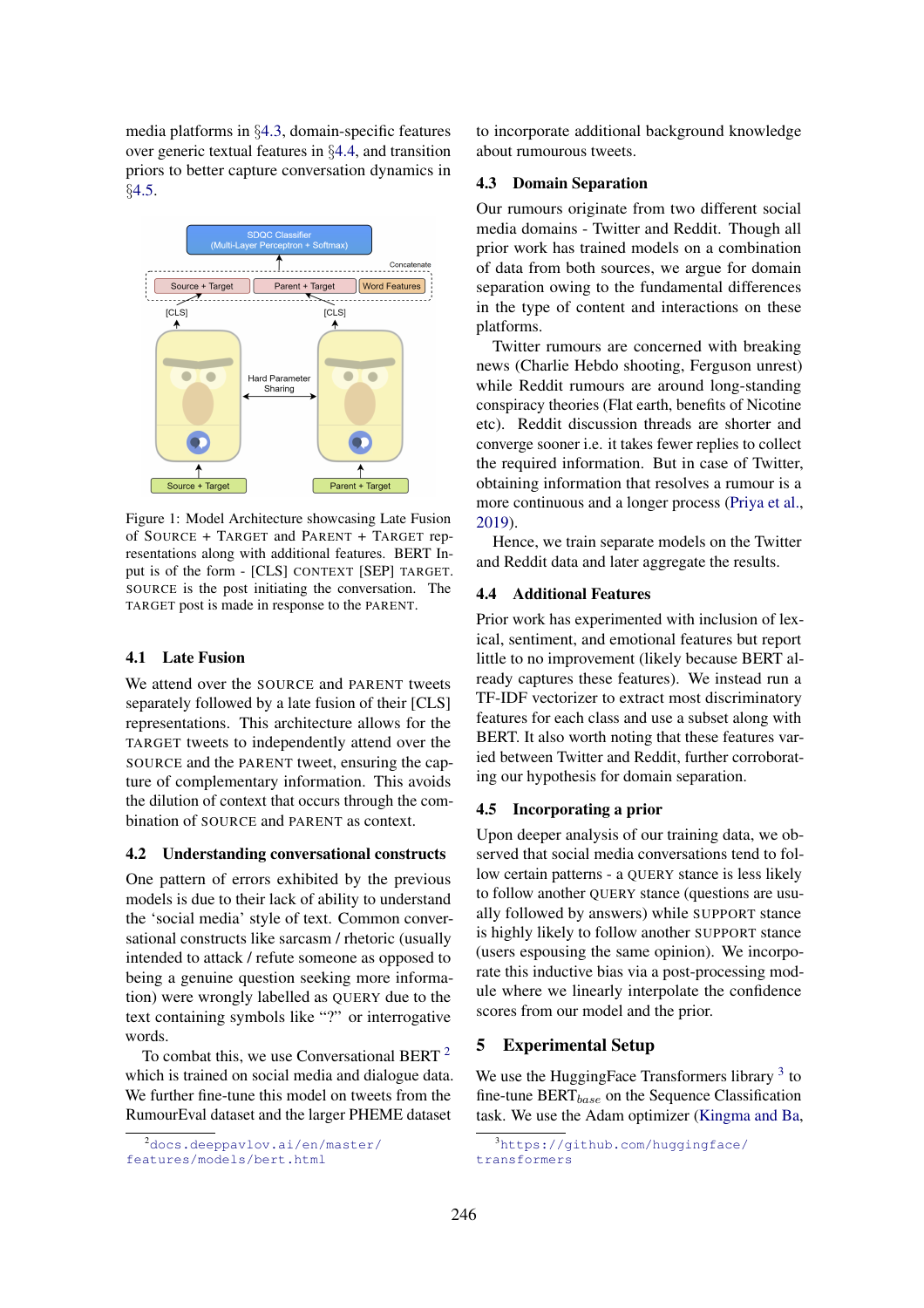| ID | Example                                                                                                                                                      | Prediction     | Comments                                                                                                                                                                                                                                    |
|----|--------------------------------------------------------------------------------------------------------------------------------------------------------------|----------------|---------------------------------------------------------------------------------------------------------------------------------------------------------------------------------------------------------------------------------------------|
| 1  | So multiple doctors don't count but only Hillary's<br>do? Do you even understand her conditions?                                                             | <b>SUPPORT</b> | Conversational Pre-training helps dif-<br>ferentiate between genuine queries<br>and rhetorical questions                                                                                                                                    |
| 2  | Necessary precaution? Isn't it better to close shop<br>for some hours than to risk lives?                                                                    |                | COMMENT It isn't obvious that this reply is rhetor-<br>ical, but since its parent was tagged<br>as QUERY and queries don't normally<br>follow each other, prior guides the<br>model (Before priors, scores - 0.35)<br>QUERY & 0.33 COMMENT) |
| 3  | Tweet 1 - "WERE YOU THERE THOUGH"<br><b>Tweet 2</b> - "Your mind just can't fathom that can it?"                                                             | COMMENT        | The gold label is QUERY though these<br>questions are rhetorical                                                                                                                                                                            |
| 4  | <b>Source</b> - At least 10 killed in<br>shooting"<br><b>Tweet 1</b> - "11 Killed now" in reply to <b>Source</b><br>Tweet 2 - "11 Killed" in reply to Source |                | Gold labels are different {Tweet 1:<br>SUPPORT, Tweet 2: DENY } though<br>the texts have the same meaning                                                                                                                                   |

Table 2: Qualitative examples from our model

2014), with a learning rate of 1.5e-6 and batch size of 32 and train on an NVIDIA Tesla T4 GPU.

# 6 Results and Error Analysis

Our approach achieves an  $F_1$  of 58.7, outperforming non-ensemble approaches by  $2 F_1$  as shown in Table 3. Though ensembles from BUT-FIT and BLCU achieve a higher  $F_1$  score, we do not ensemble our model owing to high computational cost for training and inference (for ex. BUT-FIT ensembles over 100 BERT*large* models). We report our best and average (over 5 random seeds) on the RumourEval 2019 dev dataset. Table 2 shows some qualitative examples from our model.

| Model                                         | Macro-F1 |
|-----------------------------------------------|----------|
| <b>BUT-FIT BERT</b> <sub>base</sub> (Average) | 51.4     |
| <b>BranchLSTM</b>                             | 49.3     |
| BUT-FIT BERT <sub>large</sub> (Average)       | 56.2     |
| <b>BLCU</b> (Best Reported)                   | 56.6     |
| Ours (Average)                                | 56.7     |
| Ours (Best)                                   | 58.7     |

Table 3: Comparison with state of the art models Ensembles from BUT-FIT and BLCU produce scores that are higher than those presented here. We show results of comparable non-ensemble versions of state of the art models.

### 6.1 Ablation Study

In this section, we analyze individual components of our contribution and report incremental improvements in Table 4.

| Model                         | Macro-F1      |
|-------------------------------|---------------|
| <b>Base Model</b>             | 51.2          |
| + Conversational Pre-Training | $53.7 (+2.5)$ |
| + TF-IDF features             | $55.2 (+1.5)$ |
| + Domain Sep. and Late Fusion | $56.4 (+1.2)$ |
| + Transition Priors           | $58.7 (+2.3)$ |

Table 4: Effect of each of our inductive biases

Conversational Pre-Training allows the model to correctly interpret social media constructs like sarcasm, rhetoric (Table 2, Ex. 1) and yields a boost of 2.5 *F*1.

TF-IDF features improve the score by 1.5 *F*<sup>1</sup> by biasing the model based on frequently used words/phrases for each stance.

Domain Separation and Late Fusion provide further gains, increasing the  $F_1$  by 1.2. In addition to improving the score, domain separation is also essential for using TF-IDF features and prior as they are platform dependant.

Transition Priors increase the performance by 2.3 *F*<sup>1</sup> by guiding the prediction based on stance transition priors in cases where the model makes uncertain predictions (Table 2, Ex. 2).